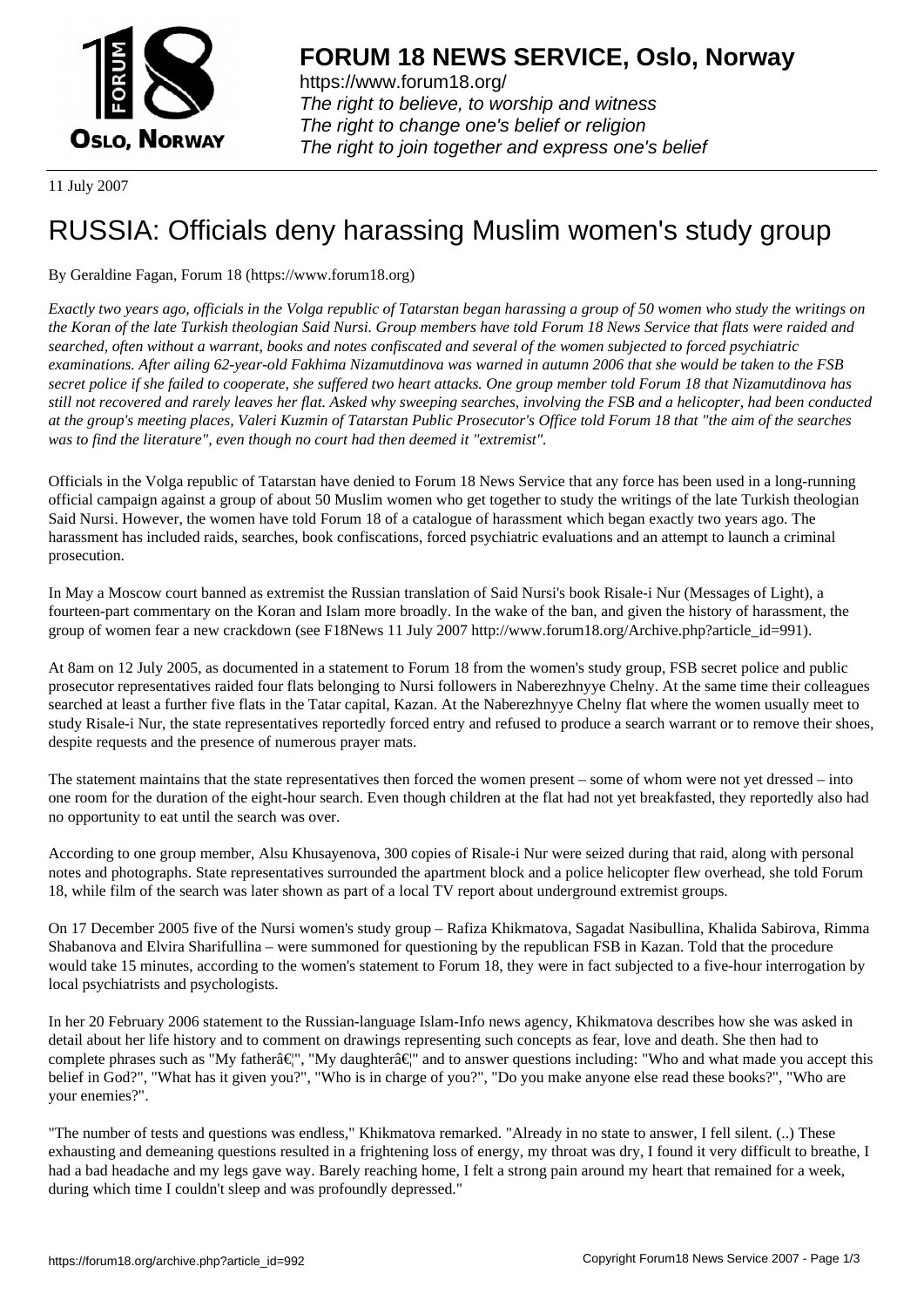and demanded that they sign documents stating that they had consented to them. When the women refused, the FSB reportedly began to visit them at work, the entrances to their apartment blocks and to bombard them with telephone calls: "Four could not withstand the pressure and signed." The fifth, Rafiza Khikmatova, began to receive knocks on her front door for hours at any time of day and went into hiding with her children: "They were afraid of opening the door, answering the telephone or even going to the window."

According to Khusayenova, Rafiza Khikmatova has still not signed the documents but has not been harassed in recent months.

In their statement to Forum 18, the Naberezhnyye Chelny women stress that 90 per cent of their study group "are working in simple jobs. They have never come into contact with the law enforcement agencies, most are pensioners or have health problems. Some have never read secular books (..) and don't know their rights, although they know their civic duties and fulfil them conscientiously." One of the five subjected to the psychological tests, Elvira Sharifullina, has learning difficulties.

The tests were conducted as part of a one-year criminal investigation by Tatarstan Public Prosecutor's Office into the suspected extremist activities of "unidentified persons". The case was closed in March 2006 after it failed to establish "direct intent to incite religious hatred" by those producing, reading and disseminating Said Nursi's works. In the same month, however, Tatarstan Public Prosecutor's Office opened a further criminal case regarding "the creation of an organisation infringing the person and rights of the citizen" (Article 239, Part 1 of the Criminal Code).

On 17 July 2006 Dmitri Vagizov of Naberezhnyye Chelny Public Prosecutor's Office reportedly began to threaten another study group member. According to the women's statement, he told ailing 62-year-old Fakhima Nizamutdinova that she would be taken to the FSB if she refused to appear as a witness in the Nursi case, telephoning her several times a day over three days. FSB representatives visited Nizamutdinova several times during the following month, the statement continued, contributing to her two heart attacks in September 2006.

Khusayenova told Forum 18 that Nizamutdinova has still not recovered and rarely leaves her flat.

On 7 August 2006 Tatarstan FSB representatives took another two female Nursi readers from the town of Zainsk, 50km (30 miles) from Naberezhnyye Chelny, for psychological testing. In Nakiya Galimova's 15 August 2006 statement viewed by Forum 18, she writes that the FSB representative who summoned her tried to persuade her to sign a document stating that Nursi's books have harmed her health, "but I said that if I signed against books of the Almighty, I could go to hell."

In her 21 August 2006 statement also viewed by Forum 18, Siren Zakiyeva describes how a FSB representative escorted her from her workplace to a local psychiatric hospital, where she had to answer a series of questions in quick succession, including about her relationship with her husband and whether she punished her children or forced her daughter to wear a veil.

Khusayenova told Forum 18 that for a year following the July 2005 raids, the women responded to the authorities' summons for questioning and tried to assist. "We thought it was a misunderstanding (..) but alas, we did not know then that our honest answers would be turned against us."

Later, however, the women began to complain about the authorities' actions. On 8 August 2006 Khusayenova went with the study group's main teacher, Nakiya Sharifullina, and two other women to Naberezhnyye Chelny FSB. There, Khusayenova told Forum 18, the department's deputy head, Igor Vikentyev, asked why the women "did not adhere to traditional Islam or attend mosque, instead going to the Nurdzhular sect" (a russification of "Nurcular", Turkish for "Nursi followers"). Another staff member, she said, asked the four "when we had time to bring up children and look after our husbands, if we were doing religion?"

In their statement to Forum 18, the women explain that they choose to meet in private flats because "it is not desirable for women to attend mosque frequently according to sharia law, as they come into contact with unfamiliar men there." A further consideration is that their many small children disturb worshippers, they add.

In a 9 August 2006 letter viewed by Forum 18, Igor Vikentyev maintains to the women that he has forwarded their joint complaint to Tatarstan Public Prosecutor's Office. Yevgeni Vdovin, who heads Tatarstan FSB, issued a similar response on 14 August.

Contacted on 11 July 2007, a spokesman at Naberezhnyye Chelny FSB referred Forum 18 to his colleagues in Kazan. The same day, Eduard Ismagilov of the Tatarstan branch of the FSB staunchly denied to Forum 18 the women's allegations of abuse (see F18News 11 July 2007 http://www.forum18.org/Archive.php?article\_id=991).

Valeri Kuzmin of Tatarstan Public Prosecutor's Office – who initiated the criminal case that led to the Moscow court designation of Said Nursi's work as extremist – also defended officials' actions. Asked by Forum 18 on 11 July why such sweeping searches, involving the FSB and a helicopter, had been conducted at their meeting places in Tatarstan, he maintained that "the aim of the searches was to find the literature". Forum 18 then pointed out that the searches were conducted before any expert analysis of the literature had taken place, and wondered how the Public Prosecutor's Office could have then known that the literature was harmful.